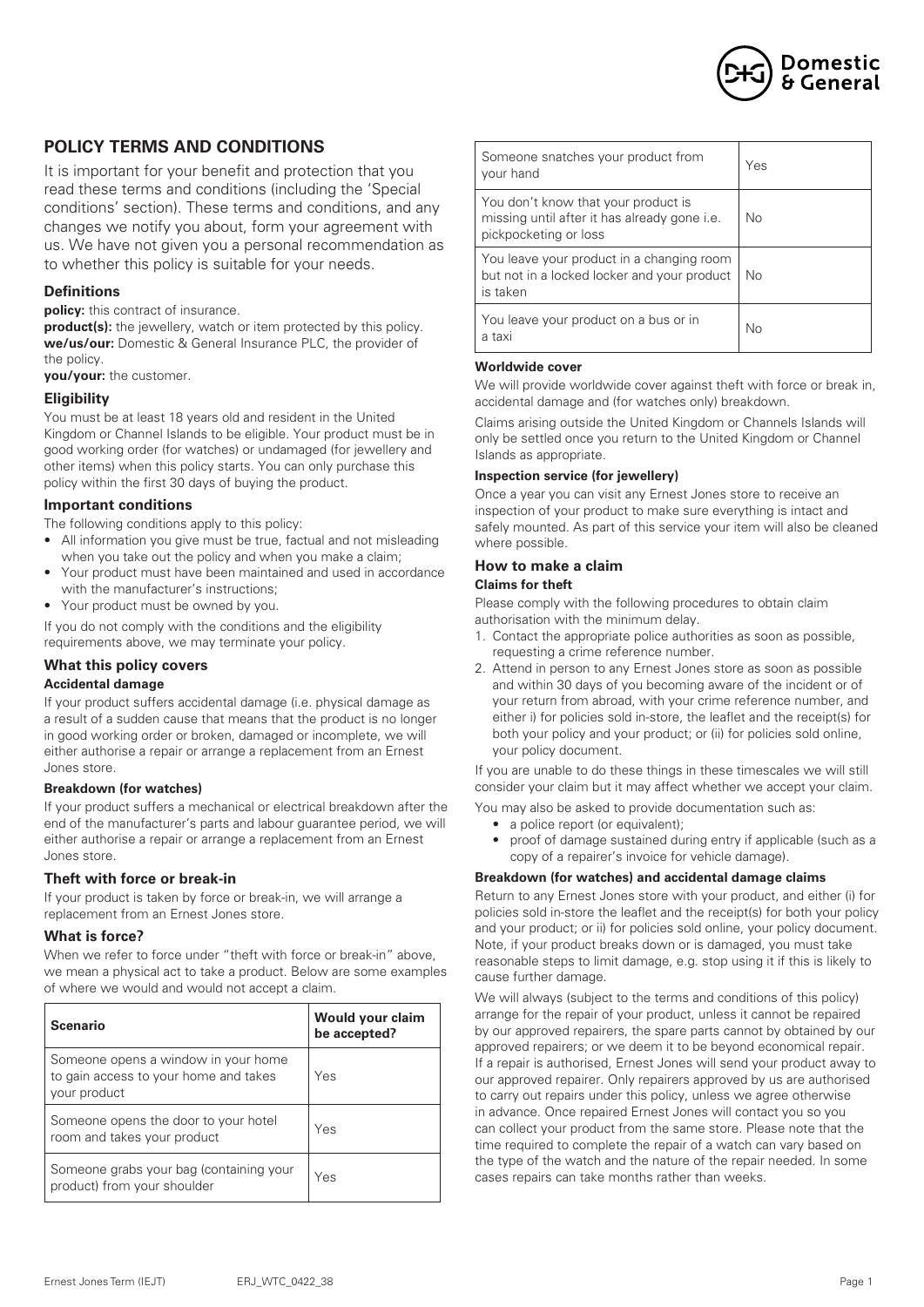

### **Replacements**

- 1. If we authorise a replacement, we will arrange to replace your product with an exact replacement product, subject to these terms and conditions. If an exact replacement is not available, we will arrange the replacement of your product with alternative goods of your choice from Ernest Jones stock to the value documented on the certificate of insurance (as shown as the full selling price, FSP). You must return to an Ernest Jones store to receive your replacement product. We will not arrange or pay for the replacement product to be delivered.
- 2. You must bring the original product with you into store (unless it has been stolen). It will become our property.
- 3. If we arrange to replace your product, your policy will end immediately. No premium paid will be refunded. If you wish to have the replacement goods insured you must purchase a new policy.

### **General exclusions**

Unless they are listed under the 'Special conditions' section or the 'What this policy covers' section, the following are excluded from the policy:

- Any breakdown costs already covered by any manufacturer's, supplier's or repairer's guarantee or warranty on a product.
- Replacement or recall of the product (or any part) by a supplier or the manufacturer.
- Your failure to follow the manufacturer's instructions.
- Routine servicing, maintenance, alteration, adjustments or restoration.
- Replacement of, or adjustment to straps, fittings or batteries.
- Any costs or losses other than accidental damage, breakdown and theft of the product.
- Normal wear and tear, denting, scratching or any gradual deterioration.
- Any loss, damage or impairment to functionality caused by: neglect or deliberate damage.
- Any loss, damage or impairment to functionality caused by: earthquake, flood, lightning, fire, wind, humidity, weather conditions, salt spray, storm or other natural events or catastrophes, abnormally high or low temperatures, corrosion, chemical exposure, radiation, explosion, sabotage, terrorism, insurrection, revolution, war, riot, armed conflict, civil commotion, rebellion, man-made events or catastrophes or technological hazards (such as computer viruses or date-change faults).
- Fraud or attempted fraud, or where the condition of the product is not consistent with the claim you made.
- Any claim whilst the product is in another person's possession.
- Your failure to provide requested documentation which affects our ability to properly assess or investigate your claim.
- Any claim for loss (except the loss of parts which are covered under accidental damage).
- Theft where your product is not taken by force (for example pickpocketing).
- Theft from a safe, vehicle or boot where it is not locked.
- Theft from premises where force is not used to enter the premises.

#### **Paying your premium**

You must pay the total premium (inclusive of all applicable taxes) in one payment in full before the policy will start. Where you are paying your premium in advance in one payment, Signet Trading Limited, trading as Ernest Jones, will hold your premium as agent for DGI and use it to pay refunds, if you cancel your policy in the cooling off period. Any premium you pay is taken to be received by DGI as soon as it has been paid by you.

## **Duration of your policy**

The policy period begins for policies sold in store on the date of purchase and for policies sold online on the date of delivery of your product. The policy continues for the selected period, as shown on your receipt or certificate of insurance (unless ended in accordance with these terms and conditions). You should review this cover periodically to ensure it remains adequate.

# **Cancellation and ending of the policy**

## **Cooling off period – Changing your mind**

- 1. The 'cooling off period' is the thirty (30) day period from receipt of your documentation or from the policy start date, whichever is later.
- 2. If you change your mind during the cooling off period, you can cancel your policy and we'll refund any premium paid.
- 3. If your policy automatically ends or is cancelled by us, these rights do not apply (see 'Our right to cancel your policy or to bring it to an end' below).

#### **After the cooling off period**

If you cancel your policy after the cooling off period, then we'll refund the premium paid by you for the remaining full months of your policy.

For example, if you have a five-year policy and request that your policy is cancelled at any point during the eighteenth month, you will be entitled to a refund for the remaining full 42 months. This will be calculated as 42/60th of the premium you have paid.

#### **How to cancel**

If you wish to cancel your policy during the first 30 days and it was purchased in store, please return to a store with your documentation and receipt. In all other cases, to cancel your policy, please write to us at Domestic & General Insurance PLC, Leicester House, 17 Leicester Street, Bedworth, Warwickshire CV12 8JP, United Kingdom. You will need to send in your documentation and certificate.

#### **Our right to cancel your policy or bring it to an end**

- 1. If at any time we replace your product, your policy will automatically end and no refund will be due (see 'Replacements' above).
- 2. If we have reasonable grounds to suspect that your claim is in any way dishonest, exaggerated or fraudulent then we may cancel the policy immediately (as well as any other policies you have with us) without any refund of premium or excess (see 'Fraudulent activity' below).
- 3. If you fail to comply with certain conditions (see 'Important conditions' above) we may bring your policy to an end and we won't provide any further services to you under the policy. We'll refund all premium payments you have made during the current period of the policy.
- 4. We reserve the right to cancel your policy by giving you fourteen (14) days' notice. We may cancel this policy as well as any other policies you have with us by giving you at least 7 days' written notice where you have (or anyone acting for you has) previously engaged in fraudulent activity and/or provided us with false information (see 'Fraudulent activity' below). In each case, you will receive a refund of any premium paid for unused days of your policy
- 5. In each case, we'll confirm any such ending or cancellation of the policy in writing to the last address you gave us.

## **Customer services details**

For customer services: call 0800 597 8623, write to us at Domestic & General Insurance PLC, Leicester House, 17 Leicester Street, Bedworth, Warwickshire CV12 8JP or email us by clicking on 'contact us' on our website: www.domesticandgeneral.com

Calls may be recorded and monitored for quality and training purposes. Lines are open, at a minimum, from 9am to 5pm, Monday to Friday (except public holidays).

If you have any feedback on your instore experience please contact Ernest Jones on 0800 458 1065, write to customer.services@ernestjones.co.uk or to Customer Services, Signet Trading Limited, Hunters Road, Hockley, Birmingham B191DS.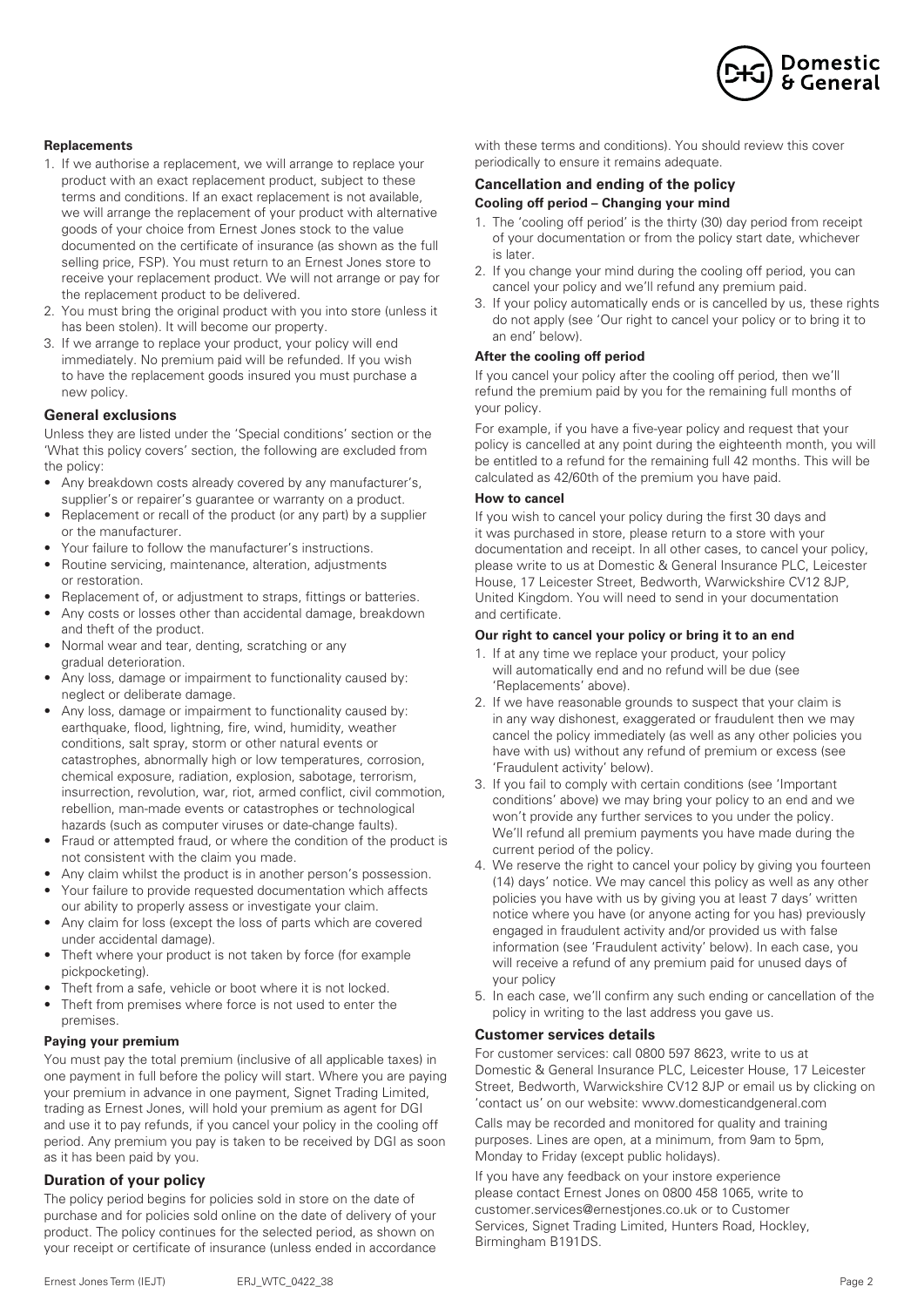

## **How to complain**

If you wish to complain or you are unhappy with any aspect of this policy, please contact Domestic & General Insurance PLC's customer services team (see 'Customer services details' above).

If you are not satisfied with how we respond and if your complaint relates to your policy or how your policy was sold to you, you can ask the Financial Ombudsman Service (FOS) to review your case. They can be contacted at: The Financial Ombudsman Service, Exchange Tower, London E14 9SR, or by email at: complaint.info@financial-ombudsman.org.uk

Referral of your complaint to the FOS does not affect your right to take legal proceedings.

## **Transferring your policy**

You cannot transfer your policy to any other product.

#### **Changes to these terms and conditions**

We may modify or replace these terms and conditions in order to:

- Comply with the law, regulations, industry guidance or codes of practice;
- Rectify errors or ambiguities; and
- Reflect changes in the scope or nature of the protection provided to you.

We will give you thirty (30) days' written notice of any change that could affect your rights or obligations and provide you with a brief explanation of such changes. The new terms and conditions will take effect from the date specified in the notice. If you do not agree with the changes, you may cancel the policy by notifying us within that notice period and you will receive a pro rata refund of any payments that you have made for the unexpired period of your policy.

### **Your information**

Domestic & General Insurance PLC ("we", "our", "us") is the "data controller" of your personal information for the purposes of applicable data protection legislation. The personal information (including your: name, address, contact details, payment details) you provide will be processed for the purposes referred to below.

We'll keep your personal information for all processing described below for a period of six years following the termination of your plan so we can deal with any claims made in relation to the plan. We may also continue to retain your personal information for marketing purposes, unless and until we receive a request from you to opt-out of marketing (see Marketing section below).

We may transfer your information to countries (including the US) which may not have data protection laws which provide the same level of protection as provided in the UK. Where this occurs we use the European Commission approved 'Model Clauses' as an appropriate safeguard to ensure that such information is adequately secured and protected.

#### **Purposes of processing**

We'll use your information (which you or others e.g. product manufacturers have provided to us) as necessary for the contract with you, to provide the requested service and for administration purposes (including, where applicable, the recovery of any amounts owing, and to undertake address searches (returned mail).

We also use your information for the purposes of our legitimate interests in undertaking marketing (post), market research, customer surveys, printing services, checking and verifying your identity and contact details, recording your conversations for training, quality and compliance purposes, for analytics and profiling for marketing purposes.

Where we have your consent we will send you marketing (about our products and services and those of our third party partners) by email and/or SMS to the address and number provided when you purchased a plan. We require your consent to process your personal data for some conversion services, (Braille, Large Print, Audio) you

have requested. Occasionally, the companies we use to carry out repairs may process the information stored on your devices while repairing those devices.

We may also process your personal information when required to do so by law, for example if we receive a request from law enforcement or other government officials.

### **Disclosures of your information**

Your information may also be shared with other members of the Domestic & General Group of Companies, with Signet Trading Limited, trading as Ernest Jones and with companies acting on our behalf or providing services to us (e.g. the companies we use to carry out repairs). Signet Trading Limited will process your personal information for their legitimate business interests (which interests include (without limitation) marketing and analytics) in accordance with their privacy policy, which can be found at https://www.ernestjones.co.uk.

#### **Your information rights**

By writing to the Data Protection Officer using the details provided below, you have the right to ask us:

- for a copy of the personal information we hold about you
- for a copy of the personal information you provided to us to be provided to you or sent to a third party in a commonly used, machine readable format
- to update or correct your personal information to keep it accurate
- to delete your personal information from our records if it is no longer needed for the original purpose
- to restrict the processing of your personal information in certain circumstances

And you may also:

- object to us processing your personal information in which case we will either agree to stop processing or explain why we're unable to
- where we rely on your consent, withdraw that consent at any time.

Please note that the above rights are not absolute and certain exemptions apply to them.

You can also make a complaint to the Information Commissioner (www.ico.org.uk) if you feel your personal information has been mishandled.

## **Marketing**

We, along with other members of our Group of Companies and Signet Trading Limited, may use your information to tell you about any offers, products or services which may be of interest to you. We may contact you by mail, telephone, email and/or other electronic messaging services.

If you wish to change your marketing preferences in relation to information received from us (or other members of our Group of Companies), please use the contact details below.

If you wish to opt out of receiving marketing information from Signet Trading Limited please let them know by sending an email to customer.services@ernestjones.co.uk or writing to Customer Services, Signet Trading Limited, Hunters Road, Hockley, Birmingham B19 1DS.

#### **Domestic & General's contact details**

To contact Domestic & General about the processing of your information or your information rights, write to: Freepost Plus RTKS-CLRA-GRYE, Data Protection Officer, Domestic & General, Leicester House, 17 Leicester Street, Bedworth CV12 8JP or dataprotection@domesticandgeneral.com To change your marketing preference let us know by emailing marketingpreferences@domesticandgeneral.com or by writing to us at the address above.